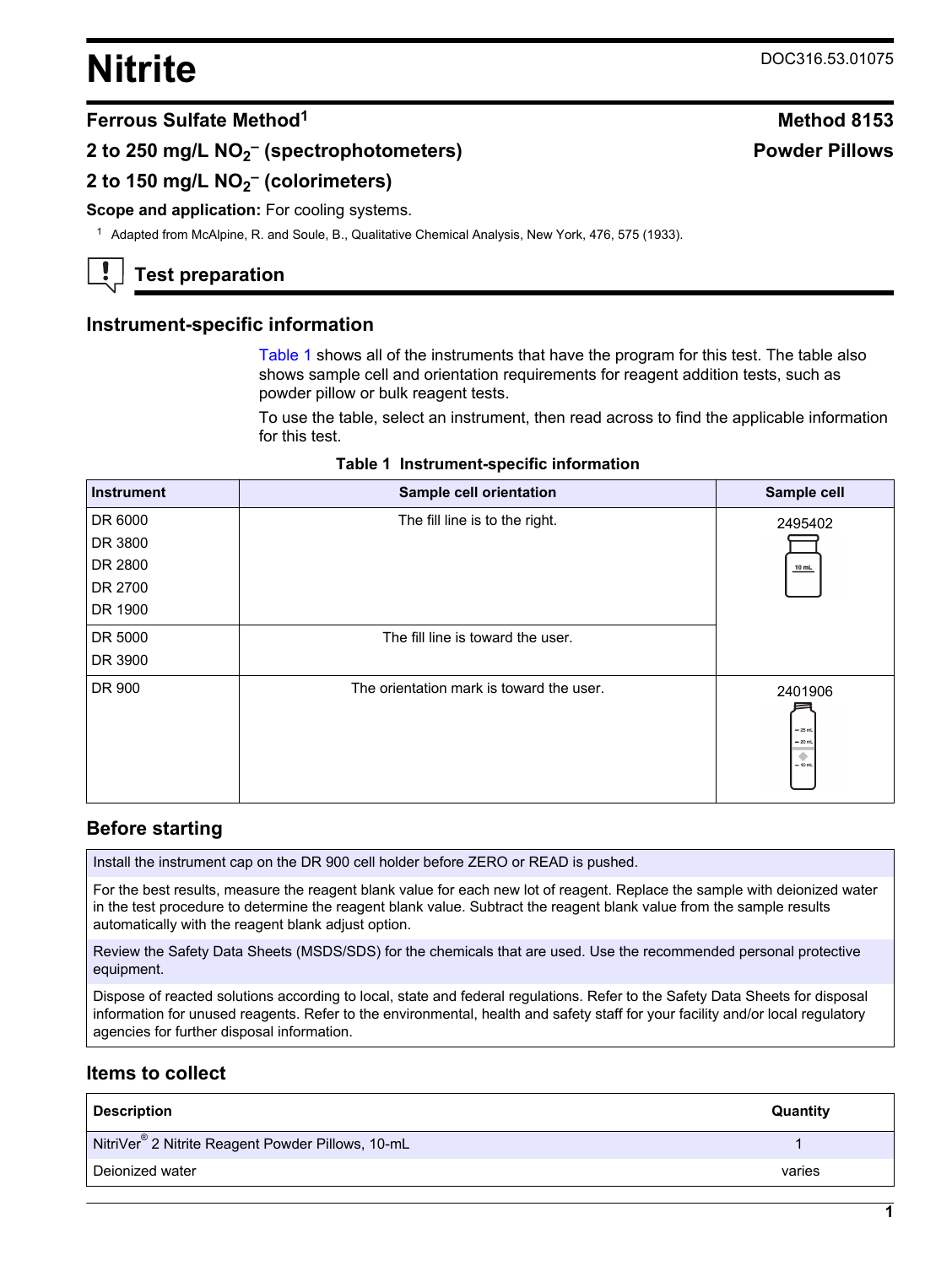#### **Items to collect (continued)**

| <b>Description</b>                                                                                                                    | Quantity |
|---------------------------------------------------------------------------------------------------------------------------------------|----------|
| Stopper, Neoprene, solid #1                                                                                                           |          |
| Sample cells (For information about sample cells, adapters or light shields, refer to Instrument-<br>specific information on page 1.) |          |

Refer to [Consumables and replacement items](#page-3-0) on page 4 for order information.

#### **Sample collection and storage**

- Collect samples in clean glass or plastic bottles.
- To preserve samples for later analysis, keep the samples at or below 6  $^{\circ}$ C (43  $^{\circ}$ F) for up to 48 hours.
- Let the sample temperature increase to room temperature before analysis.

#### **Powder pillow procedure**



**1.** Start program **373 N, Nitrite HR PP**. For information about sample cells, adapters or light shields, refer to [Instrument](#page-0-1)[specific information](#page-0-1) on page 1.

*Note: Although the program name can be different between instruments, the program number does not change.*



**2. Prepare the sample:** Fill a sample cell with 10 mL of sample.



**3.** Add the contents of one NitriVer 2 Nitrite Reagent Powder Pillow. A greenishbrown color starts to show if nitrite is present in the sample.



**4.** Put the stopper on the sample cell. Shake to dissolve the reagent.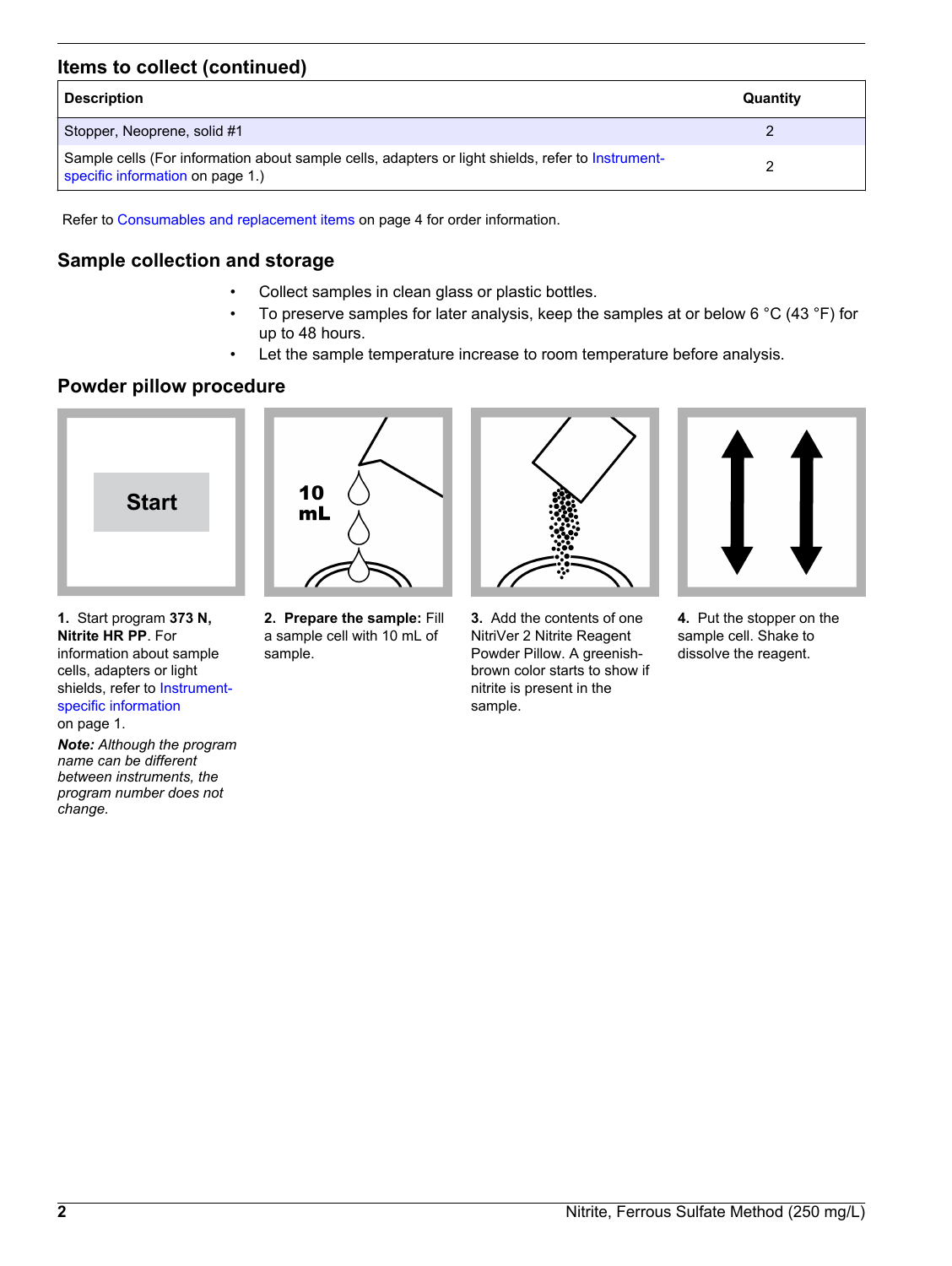

**5.** Start the instrument timer. A 10-minute reaction time starts.

To prevent low results, leave the sample cell on a flat surface. **Do not move or disturb the sample cell during the reaction period.**



**6. Prepare the blank:** Fill a second sample cell with 10 mL of sample.



**7.** Clean the blank sample cell.



**8.** Insert the blank into the cell holder.



**9.** Push **ZERO**. The display shows 0 mg/L  $NO<sub>2</sub>$ .

**10.** After the timer expires, gently invert the prepared sample two times. Excessive mixing causes

low results.



**11.** Clean the prepared sample cell.



**12.** Insert the prepared sample into the cell holder.



**13.** Push **READ**. Results show in mg/L  $NO<sub>2</sub><sup>-</sup>$ .

#### **Interferences**

This test does not measure nitrates nor is it applicable to glycol-based samples. Dilute glycol-based samples and use a Low Range Nitrite procedure (e.g. the diazotization method).

#### **Accuracy check**

#### **Standard solution method**

Use the standard solution method to validate the test procedure, the reagents and the instrument.